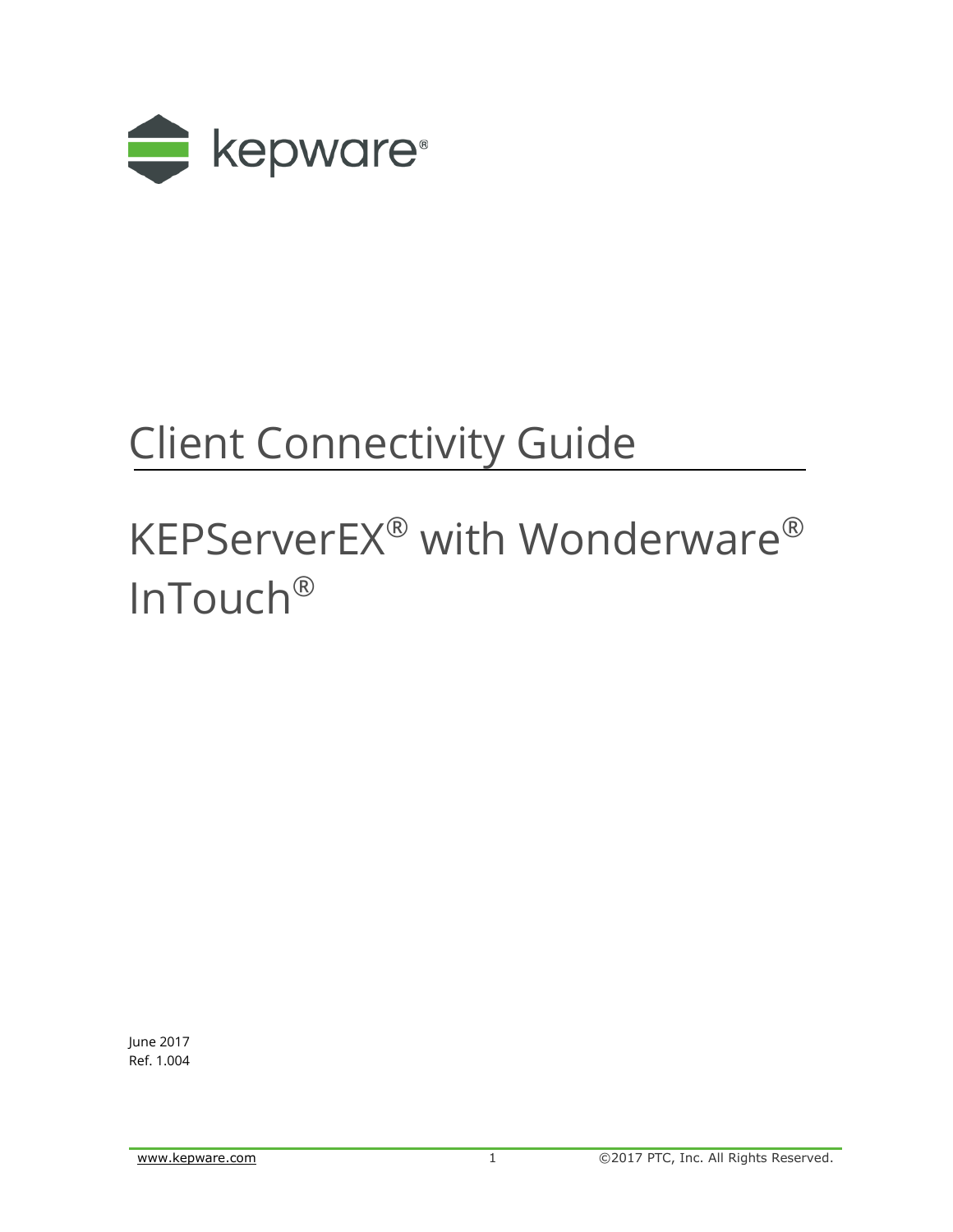## Table of Contents

| 1. |               |  |
|----|---------------|--|
|    | 1.1           |  |
|    | 1.2           |  |
| 2. |               |  |
|    | 2.1           |  |
|    | $2.2^{\circ}$ |  |
| 3. |               |  |
|    | 3.1           |  |
|    | 3.2           |  |
|    | 3.3           |  |
|    | 3.4           |  |
|    | 3.5           |  |
| 4. |               |  |
| 5. |               |  |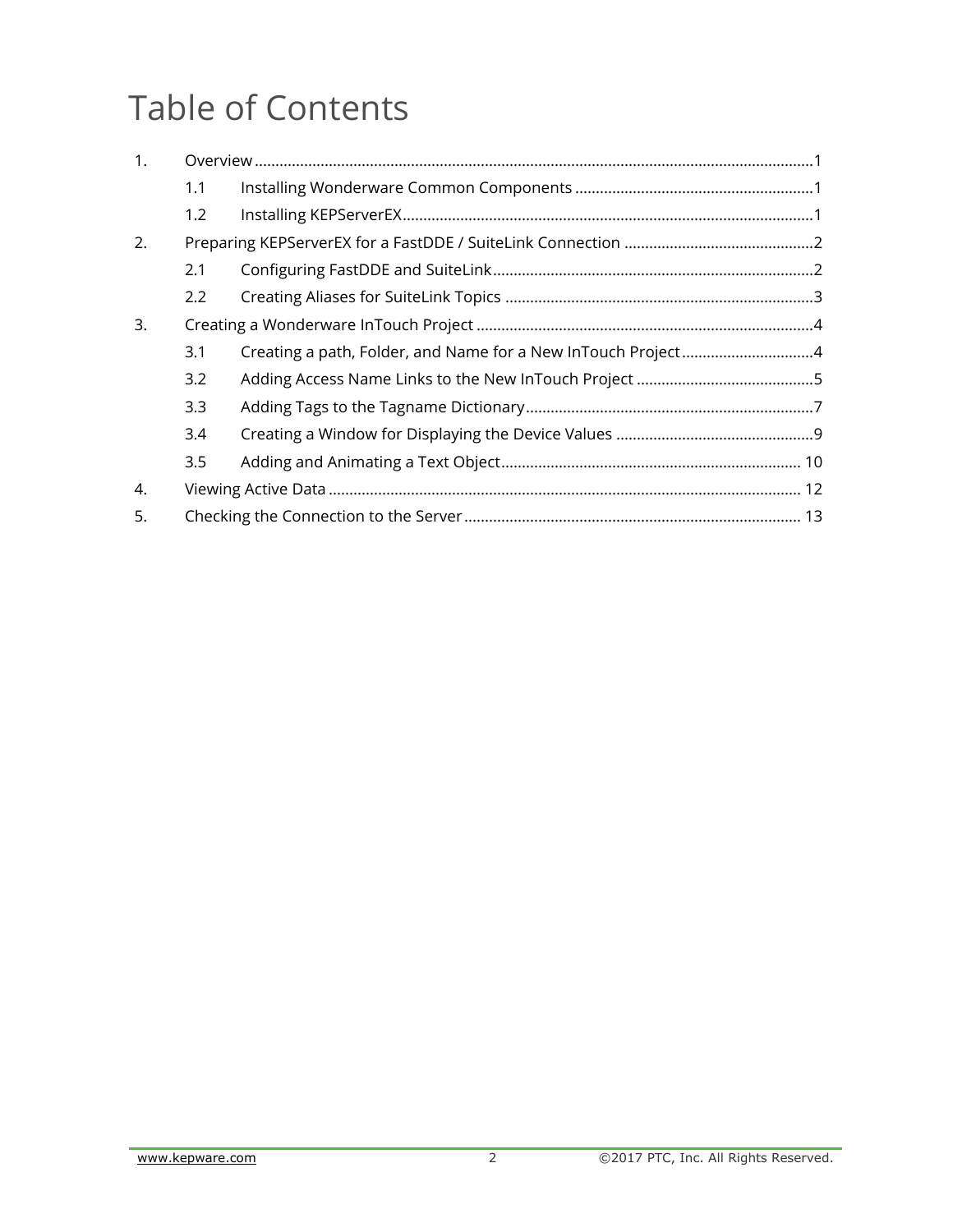### <span id="page-2-0"></span>**1. Overview**

This guide demonstrates how to establish a connection between the KEPServerEX® data server and Wonderware® InTouch®.

**Note:** For this guide, InTouch version 2014R2SP1 and KEPServerEX version 6.1 are installed locally (on the same PC).

Wonderware InTouch is able to act as a SuiteLink client to get data from a SuiteLink Server. SuiteLink protocol was developed by Wonderware and uses a TCP/IP based communication protocol. SuiteLink places a time stamp and quality indicator on all data values delivered to VTQ-aware peers, such as KEPServerEX.

KEPServerEX can be configured as a SuiteLink server, providing data to one or more InTouch instances.

#### <span id="page-2-1"></span>1.1 Installing Wonderware Common Components

The Wonderware Common Components must be installed on the same computer as KEPServerEX. Wonderware Common Components are automatically installed with any Wonderware software product, so these instructions can only be followed if Wonderware software is not already installed.

To use Kepware products on the same PC as Wonderware products, install Wonderware products first. To use KEPServerEX on a PC without Wonderware software serving data to a remote PC where Wonderware will run, refer to the instructions below to install Wonderware Common Components on the PC that will run KEPServerEX:

- 1. Open the **Wonderware Device Integration** installation DVD.
- 2. Find the "setup.exe" file located under DIFolders\WW\SuiteLink\2.0 SP3\SuiteLink\.
- 3. Double-click to run the "setup.exe" installation program.
- 4. To confirm installation, verify the Common Components are installed under <Root Drive>\Program Files (x86)\Common Files\ArchestrA.
- **Note:** If KEPServerEX and Wonderware InTouch will run on different computers, make sure **SuiteLink port 5413** is open to enable the communication.

#### <span id="page-2-2"></span>1.2 Installing KEPServerEX

- 1. Double-click the KEPServerEX icon.
- 2. Select **Run** or **Open** to start the install. If an active content warning is displayed, click "Yes" to continue.
- 3. In the installation welcome screen, click **Next**.
- 4. In End-User License Agreement, click **I accept the terms in the License Agreement**, then click **Next**.
- 5. Continue through the installation, and adjust the settings for your environment.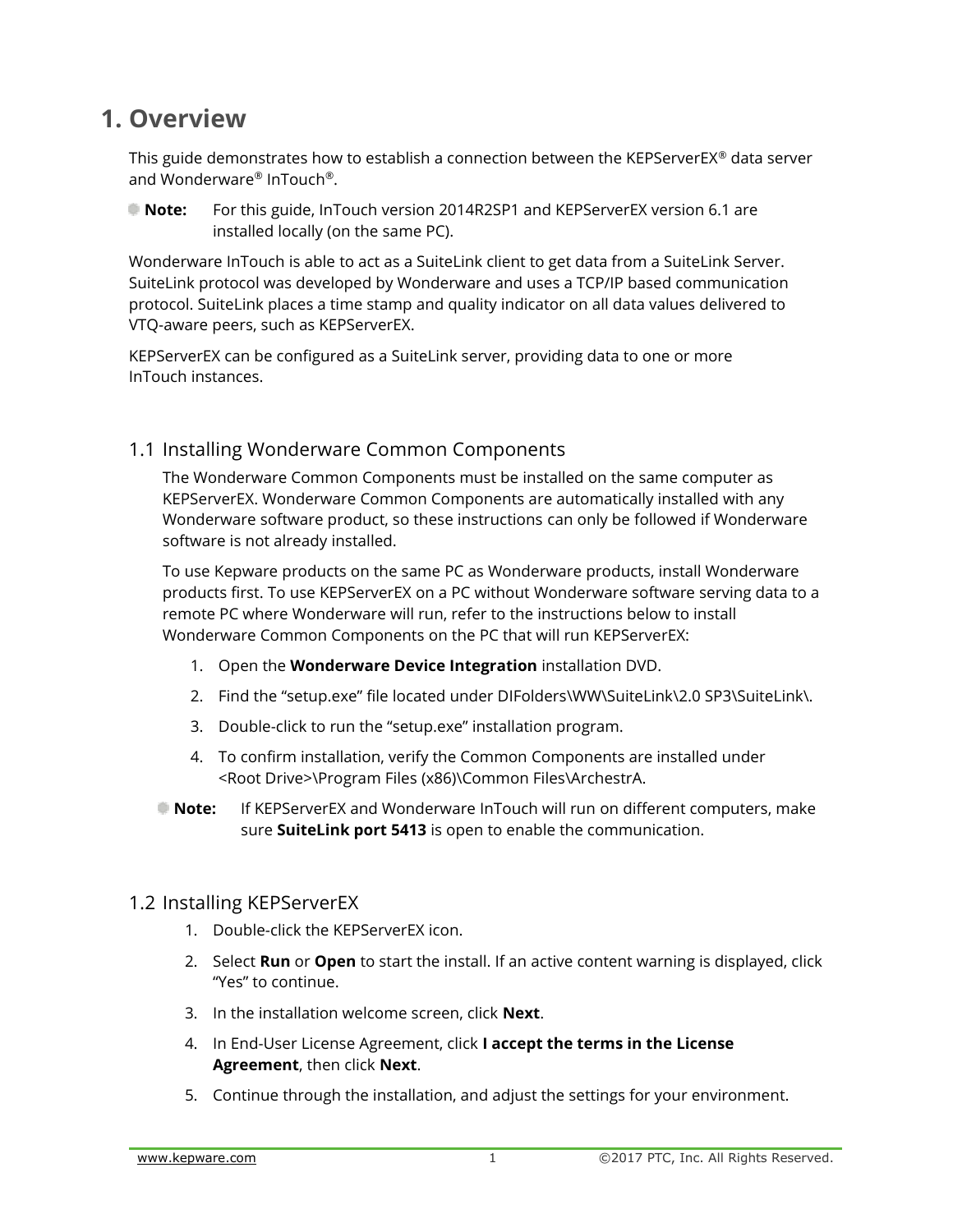- 6. In the Vertical Suite Selection, choose a vertical, Typical, or Custom options.
- 7. In Select Features, expand the tree to view and select the drivers to install.
- 8. Under Communications Server, expand **Native Client Interfaces**.
- 9. Open the **Wonderware SuiteLink and FastDDE** drop-down menu and select **Will be installed on local hard drive**.
- 10. Click **Next**.
- 11. Click **Install** to start the installation.



## <span id="page-3-0"></span>**2. Preparing KEPServerEX for a FastDDE / SuiteLink Connection**

Wonderware provides connectivity to third-party servers like KEPServerEX through FastDDE and SuiteLink. To create FastDDE and SuiteLink connections to KEPServerEX, follow the instructions below.

Complete the following before continuing:

- Configure KEPServerEX. Select the appropriate driver and settings or run the **Simulation Driver Demo** included with KEPServerEX. The Simulation Driver Demo project is used for all examples in this guide.
- Start KEPServerEX and load the Simulation Driver Demo project. Once the server project has been loaded, open the Runtime menu on the main menu bar, and verify that the server project is connected.
- <span id="page-3-1"></span>2.1 Configuring FastDDE and SuiteLink
	- 1. In the KEPServerEX user interface, right-click on **Project** and select **Properties**.
	- 2. Select the tab (visible if Wonderware is installed).
	- **Important**: If the FastDDE/SuiteLink tab is not available, install the Wonderware Common Components on the same machine as KEPServerEX. The SuiteLink connections to the server cannot function without the components.
	- 3. Verify that **Enable FastDDE/SuiteLink connections to the server** is checked.
	- **Tips**:
		- a. The application name may be changed, but this example uses the default "server\_runtime" name.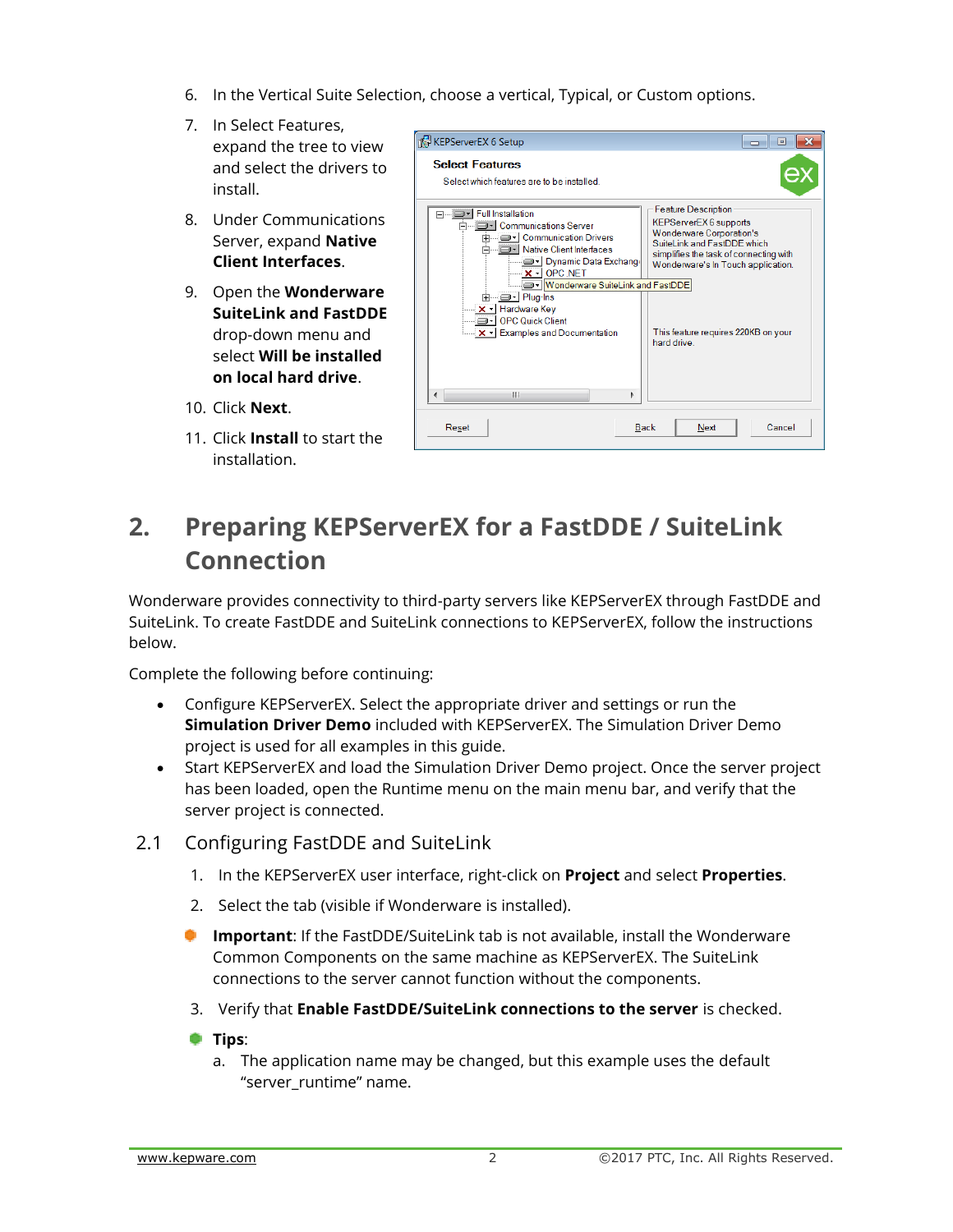b. KEPServerEX version 4 used application name "servermain," which can be entered to avoid affecting Historian configurations upgrading from KEPServerEX version 4.

| 4. | In Timing,        | <b>BX</b> Property Editor   | $\mathbf{x}$                                      |
|----|-------------------|-----------------------------|---------------------------------------------------|
|    | change the        | <b>Property Groups</b>      | General<br>$\Box$                                 |
|    |                   | General                     | Enable FastDDE/SuiteLink connections<br>Yes       |
|    | client update     | <b>OPC DA</b>               | <b>Application name</b><br>server_runtime         |
|    | rate, if desired, | <b>OPC UA</b><br><b>DDE</b> | Timing<br>F<br>100<br>Client update interval (ms) |
|    | or leave it at    | FastDDE/SuiteLink           |                                                   |
|    | the default       | OPC AE<br><b>OPC HDA</b>    |                                                   |
|    | rate (100 ms).    | ThingWorx                   |                                                   |
|    | This setting      |                             |                                                   |
|    | may be            |                             |                                                   |
|    | changed at any    |                             |                                                   |
|    | time.             |                             |                                                   |
| 5. | Click OK.         |                             |                                                   |
|    |                   |                             | OK<br><b>Defaults</b><br>Help<br>Cancel<br>Apply  |

To confirm that any SuiteLink client can access KEPServerEX, run the following command in a MS-DOS window from the PC where Wonderware InTouch will run:



**Note:** If KEPServerEX is running on a different machine, substitute "localhost" with the name or IP address of the machine running KEPServerEX. If the connection is not successful, confirm that port 5413 is open in both machines.

#### <span id="page-4-0"></span>2.2 Creating Aliases for SuiteLink Topics

SuiteLink connections consist of three components: an application name, a topic, and an item. When connecting to KEPServerEX via SuiteLink, the application name can be configured in the server in Project properties. For this example we left the default string: "server\_runtime". The topic component can be specified by using server's Alias Map feature. The Alias Map has been designed to simplify the use of server data in DDE and SuiteLink client applications.

**For more information on topic references, refer to the "How Do I..." section of the** *KEPServerEX help file.*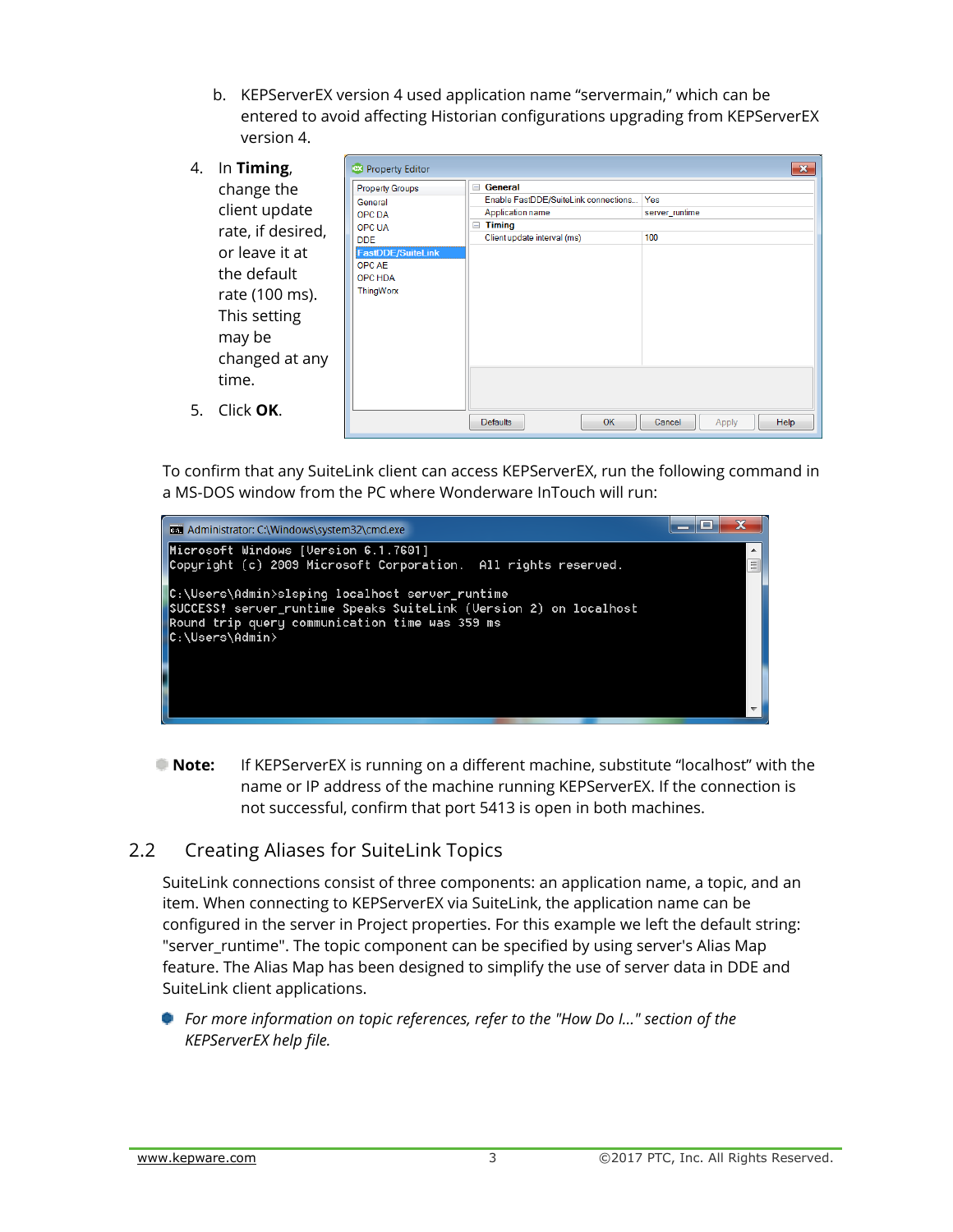To create an alias, follow the instructions below.

- 1. To start, open KEPServerEX and click **Aliases**.
- 2. Right-click **Aliases** and select **New Alias**.
- 3. Map the string "Demo" to "Simulation Examples.Functions" and click **Close**.
- **Tip**: To find the correct string to map to, click the "…" button next to "Map to" field.



#### **Notes**:

- 1. The aliased strings referenced above are from the "Simulation Driver Demo" project.
- 2. To change an existing alias, right-click the alias and select **Properties**.

### <span id="page-5-0"></span>**3. Creating a Wonderware InTouch Project**

A Wonderware InTouch project acts as the SuiteLink client to KEPServerEX.

- <span id="page-5-1"></span>3.1 Creating a Path, Folder, and Name for a New InTouch Project
	- 1. Select **Start | Programs | Wonderware | InTouch**.
	- 2. In the **InTouch-Application Manager**, select **File | New**.
	- 3. Select **Legacy InTouch Application** as the application type and click **Next**.
	- 4. Click through the Create New Application wizard, making the following changes:
		- In the first dialog, specify a path for the InTouch project. For this example, the default path is used.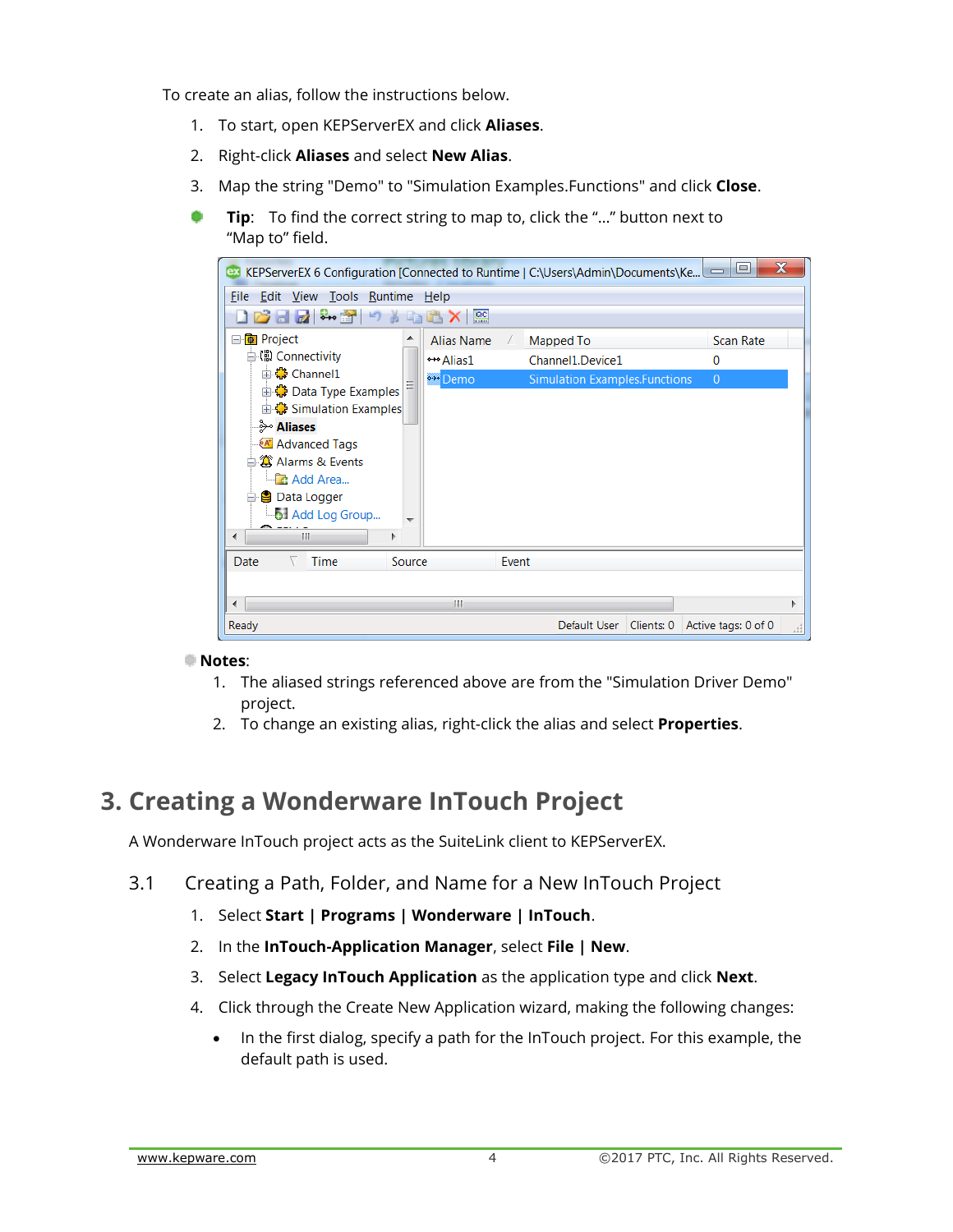- In the second dialog, specify a folder name. For this example, "Tutorial" is used.
- In the final dialog, specify a name for the new project. For this example, the "KEPServerEX\_Demo" project is used.
- **Tip:** Enter descriptive text in the Description field.



5. Click **Finish** to return to the InTouch-Application Manager.

#### <span id="page-6-0"></span>3.2 Adding Access Name Links to the New InTouch Project

Users must add communication links to the server project. InTouch refers to these communication links as "Access Names" and requires that each device in the project has a unique access name.

Any Access Name must be made by these three components:

- **Node Name**: The machine name or IP address of the node running KEPServerEX. If InTouch and KEPServerEX are running on the same machine, this field can be left blank, or "localhost" can be used.
- **Application Name**: Name of the application acting as a SuiteLink server, as defined in Project Properties in KEPServerEX configurator (See chapter 2.1). In this example, the default "server\_runtime" is used.
- **Topic Name**: Name of the Alias in KEPServerEX, as defined in Aliases.

In this example, one access name is created and linked to a device that appears in the Simulation Driver Demo project: "Simulation Examples.Functions".

To add access names to the project, follow the instructions below.

1. In InTouch-Application Manager, the new project name should appear in the list of applications. Select the project name and choose **File** | **WindowMaker**.

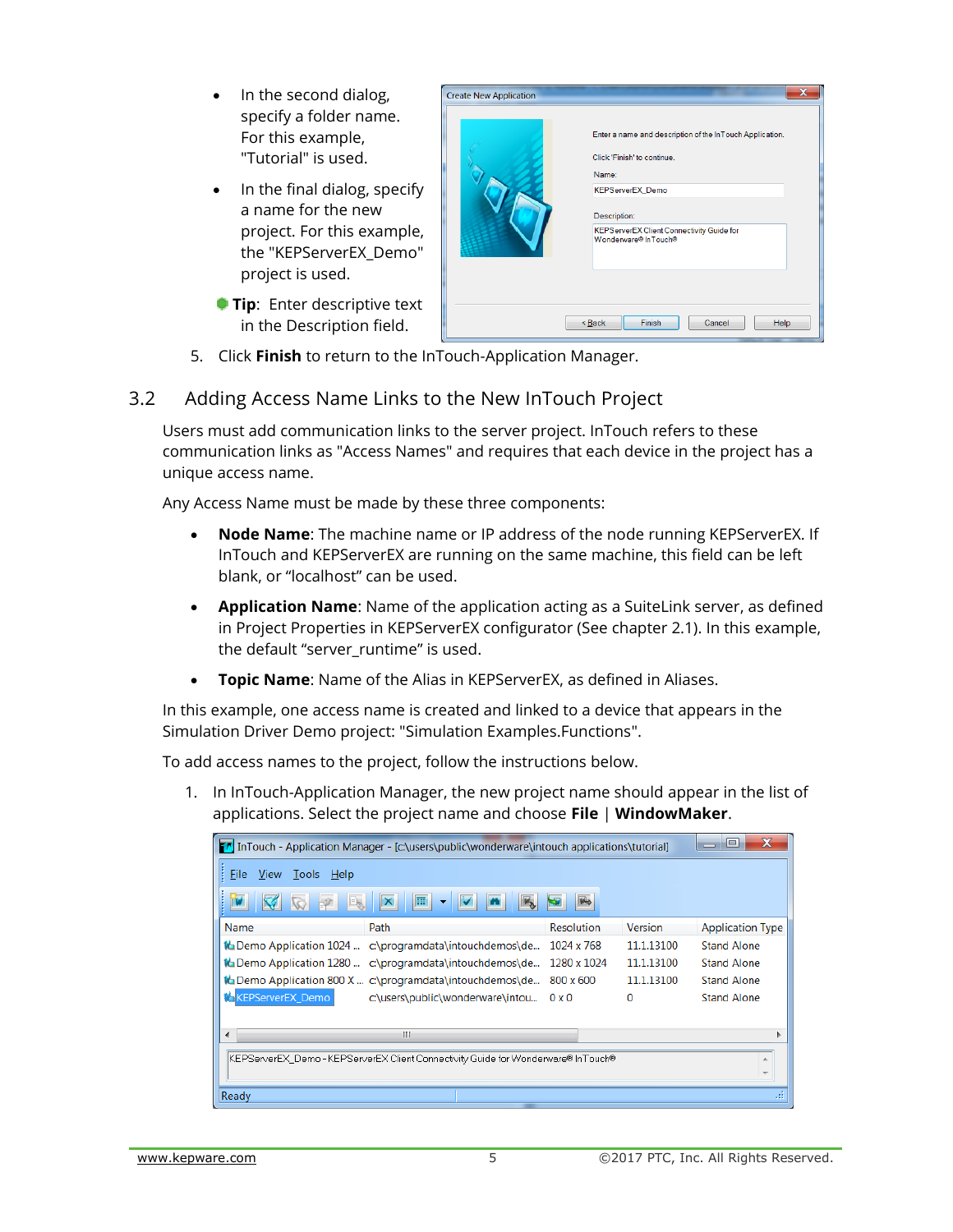2. In InTouch-WindowMaker, select **Special** | **Access Names**.

|                                   | InTouch - WindowMaker - C:\USERS\PUBLIC\WONDERWARE\INTOUCH APPLICATIONS\TU |            | X<br>⊫      |
|-----------------------------------|----------------------------------------------------------------------------|------------|-------------|
| File View                         | Special Help                                                               |            | Runtime     |
| m<br>m.<br>lm                     | Security                                                                   |            |             |
| в<br>-1                           | <b>Animation Links</b>                                                     | $Ctrl + A$ | 11111<br>▴  |
| <b>Ell Classic Vie</b>            | Substitute Tags                                                            | $Ctrl + E$ | Ξ           |
| <b>Windows</b>                    | Substitute Strings                                                         | $Ctrl + L$ |             |
|                                   | Tagname Dictionary                                                         | $Ctrl+T$   |             |
|                                   | Alarm Groups                                                               |            |             |
|                                   | Access Names                                                               |            |             |
|                                   | Cross Reference                                                            |            |             |
| <b>Scripts</b><br><b>B</b> Applic | <b>Notify Clients</b>                                                      |            | 4,          |
| — <mark>■ Key</mark>              | Configure                                                                  |            |             |
| G Condit<br>Data C                | Update All Window Thumbnails<br>Update Use Counts                          |            | $\mathbf T$ |
| <b>A OuickE</b>                   |                                                                            |            | $\sim$      |

3. In the Access Names dialog, click **Add…** .

| <b>Access Names</b> |        |  |  |  |  |
|---------------------|--------|--|--|--|--|
| Galaxy<br>0PC       | Close  |  |  |  |  |
|                     | Add    |  |  |  |  |
|                     | Modify |  |  |  |  |
|                     | Delete |  |  |  |  |
|                     |        |  |  |  |  |

- 4. In the Add Access Name dialog, make the following changes:
	- **Access Name**: Enter a unique name.
	- **Node Name**: Leave this field blank.
	- **Application Name**: Use the default entry "server\_runtime".
	- **Topic Name**: Enter the name of the alias created.
	- **Which protocol to use**: Select **SuiteLink**.
	- **When to advise server**: Select **Advise only active items**. For more information on the Advise options, refer to the InTouch User's Manual.

| <b>Add Access Name</b>                       |                    |
|----------------------------------------------|--------------------|
| KEP_Demo<br>Access Name:                     | OK                 |
| Node Name:                                   |                    |
|                                              | Cancel             |
| Application Name:                            | Failover           |
| server_runtime                               |                    |
| Topic Name:                                  |                    |
| Demo                                         |                    |
| Which protocol to use                        |                    |
| <b>●</b> SuiteLink<br>DDE.                   | O Message Exchange |
| When to advise server                        |                    |
| Advise all items<br>Advise only active items |                    |
| Enable Secondary Source                      |                    |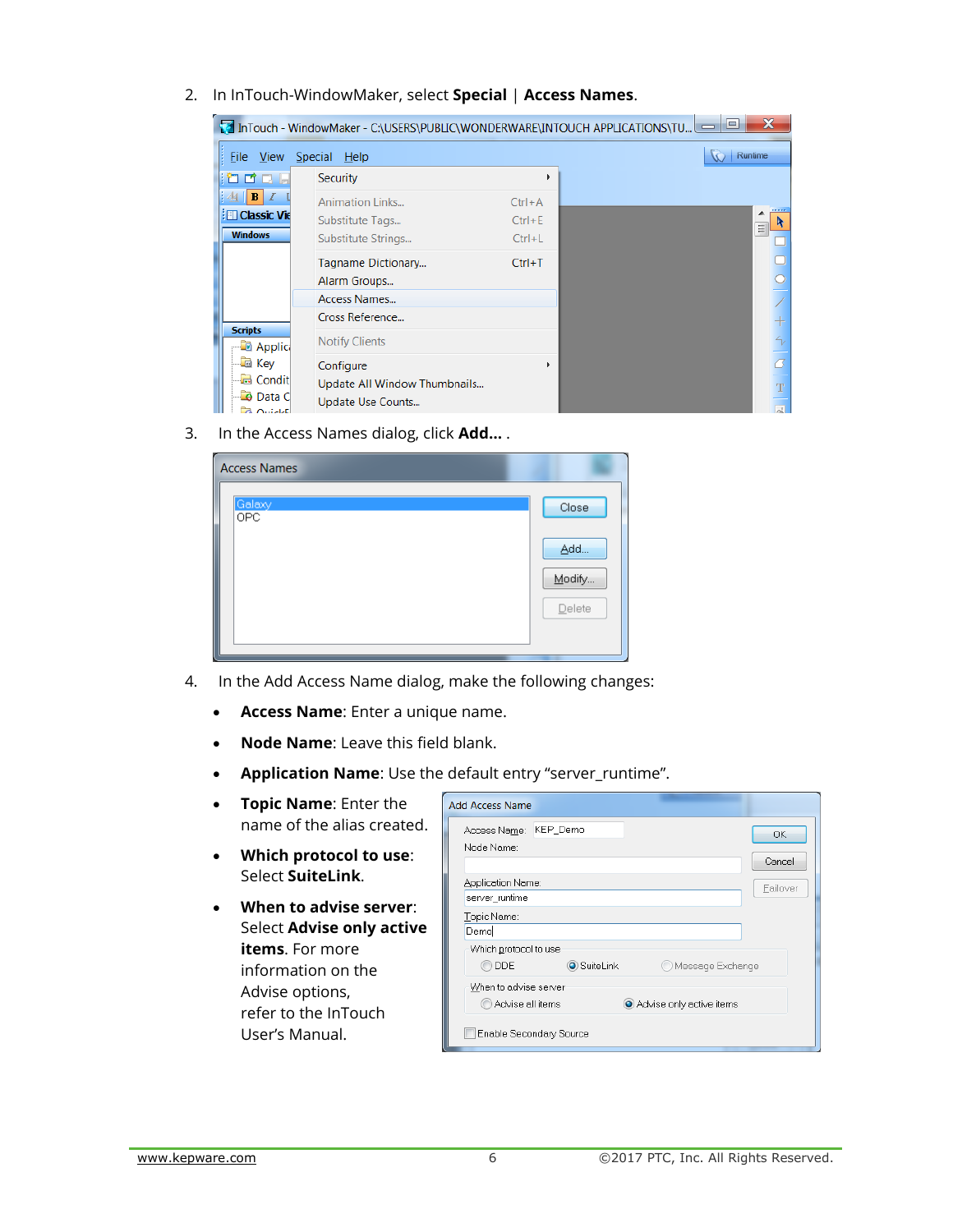- **Important:** SuiteLink InTouch versions 10.0 and later support KEPServerEX V6 in Service or Interactive Mode. In these cases, SuiteLink may require changes (adequate access rights) to the service's Log On parameters in order to interact with the desktop.
- 5. Once finished, click **OK**.

| <b>Access Names</b> |        |
|---------------------|--------|
| Galaxy<br>KEP_Demo  | Close  |
| OPC.                | Add    |
|                     | Modify |
|                     | Delete |
|                     |        |

- <span id="page-8-0"></span>3.3 Adding Tags to the Tagname Dictionary
	- 1. In WindowMaker, select **Special** | **Tagname Dictionary**.
	- 2. To add a new tag, click **New**, then click **Type…** .

| <b>Tagname Dictionary</b>                                          | $\times$                       |
|--------------------------------------------------------------------|--------------------------------|
| <b>Alarms</b><br>© Details & Alarms<br>◯ Main<br><b>O</b> Details  | (O) Members                    |
| Restore<br>Saye<br>Delete<br><b>New</b><br>$\overline{\zeta}\zeta$ | Select<br>Cancel<br>Close<br>∢ |
| \$AccessLevel<br>Taqn <u>a</u> me:                                 | Type:<br>System Integer        |
| \$System<br>$G$ roup:                                              | Read only C Read Write         |
| Comment: AccessLevel                                               |                                |
| Log Events Priority: 999                                           |                                |

3. In Tag Types, check **I/O Real** and click **OK**. When defining it as an I/O type tag, the Access Name button will appear.

| <b>Tag Types</b>                                                                                                                                                                                                                                                                   |  |
|------------------------------------------------------------------------------------------------------------------------------------------------------------------------------------------------------------------------------------------------------------------------------------|--|
| ∣□ Memory Discrete<br>$\Box$ I/O Discrete<br>$\Box$ Indirect Discrete<br>□ Memory Integer<br>∃I/O Integer<br>Memory Real<br>$\n  Z$  /O Real<br>Indirect Analoq<br>Memory Message<br>□I/O Message<br>$\Box$ Indirect Message<br>Group Var<br><b>Hist Trend</b><br>$\square$ Taq ID |  |
| OK<br>Cancel<br>Select All<br>Details<br>Clear All                                                                                                                                                                                                                                 |  |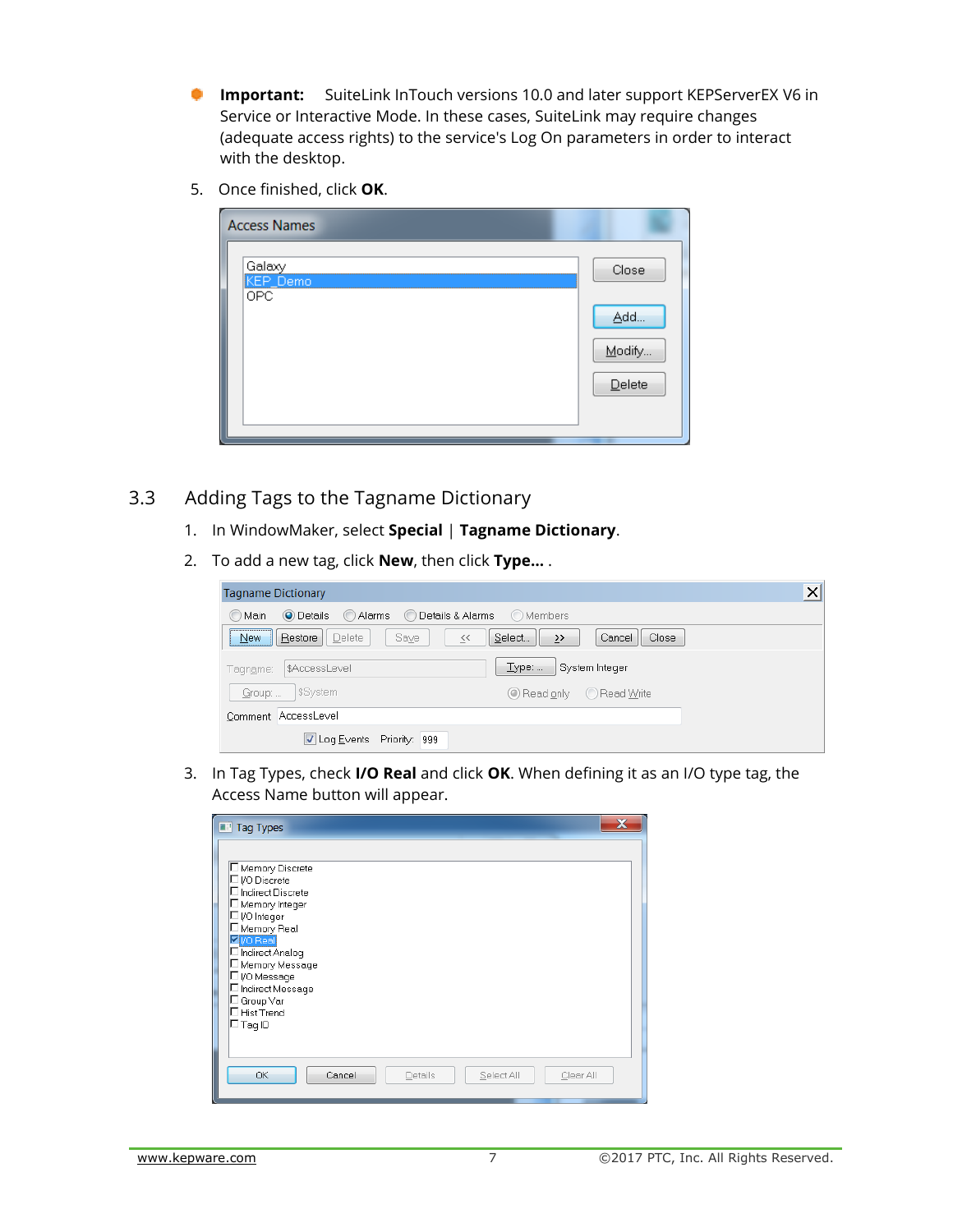4. In Tagname Dictionary, click **Access Name…** .

| $\pmb{\times}$<br><b>Tagname Dictionary</b>                                |                   |                                   |                  |                      |          |       |  |  |
|----------------------------------------------------------------------------|-------------------|-----------------------------------|------------------|----------------------|----------|-------|--|--|
| Details & Alarms<br>O Details<br>C<br>O Members<br>Alarms<br>Main          |                   |                                   |                  |                      |          |       |  |  |
| New                                                                        | Delete<br>Restore | Saye<br>$\overline{\zeta}\,\zeta$ | Select<br>$\geq$ | Cancel               | Close    |       |  |  |
| Taqn <u>a</u> me:                                                          | Type:<br>I/O Real |                                   |                  |                      |          |       |  |  |
| $G$ roup:                                                                  | \$System          |                                   | Read only        | O Read Write         |          |       |  |  |
| Comment: AccessLevel                                                       |                   |                                   |                  |                      |          |       |  |  |
| Log Data                                                                   | Log Events        |                                   | Retentive Value  | Retentive Parameters |          |       |  |  |
| Initial Value:                                                             | 0                 |                                   | Min EU:          | $-32768$             | Max EU:  | 32767 |  |  |
| Deadband:                                                                  | 0                 |                                   | Min Raw:         | $-32768$             | Max Raw: | 32767 |  |  |
| Conversion<br>0<br>Eng Units:<br>Log Deadband:<br>Square Root<br>(● Linear |                   |                                   |                  |                      |          |       |  |  |
| KEP_Demo<br>Access Name:                                                   |                   |                                   |                  |                      |          |       |  |  |
| Sine1<br>Use Tagname as Item Name<br>Item:                                 |                   |                                   |                  |                      |          |       |  |  |

- 5. Select KEP\_Demo as the new tag's data source, and click **Close**.
- 6. For **Tagname Dictionary**, enter "Sine1" as the name of the static tag found in the Simulation Driver Demo server project.
- 7. For **Tagname**, specify a name, such as "KEPServerEX\_Sine1".

| <b>Tagname Dictionary</b>              |                                           | × |
|----------------------------------------|-------------------------------------------|---|
| <b>O</b> Details<br>Alarms<br>◯ Main   | <b>O</b> Details & Alarms<br>O Members    |   |
| Saye<br>Delete<br>Restore<br>New       | Select<br>Close<br>Cancel<br>≤<<br>$\geq$ |   |
| KEPServerEX Sine1<br>Taqn <u>a</u> me: | Type:<br>I/O Real                         |   |
| \$System<br>Group:                     | O Read Write<br>C Read only               |   |
| Comment: Sine from KEPServerEX         |                                           |   |
| Log Data<br>Log Events                 | Retentive Parameters<br>Retentive Value   |   |

- 8. Click **Save** to accept the new tag.
- 9. Repeat steps 1-8 to create a second tag. For a dynamic tag, enter "R200" as the **Item**.
	- **Note:** "R200" is not the name of any static tag defined in the server project, but ۰ is a valid register address defined in the Simulator driver.
- 10. Specify the new tag name as "KEPServerEX\_Dynamic" and assign it to the SuiteLink Access Name KEP\_DEMO. Once finished, click **Close**.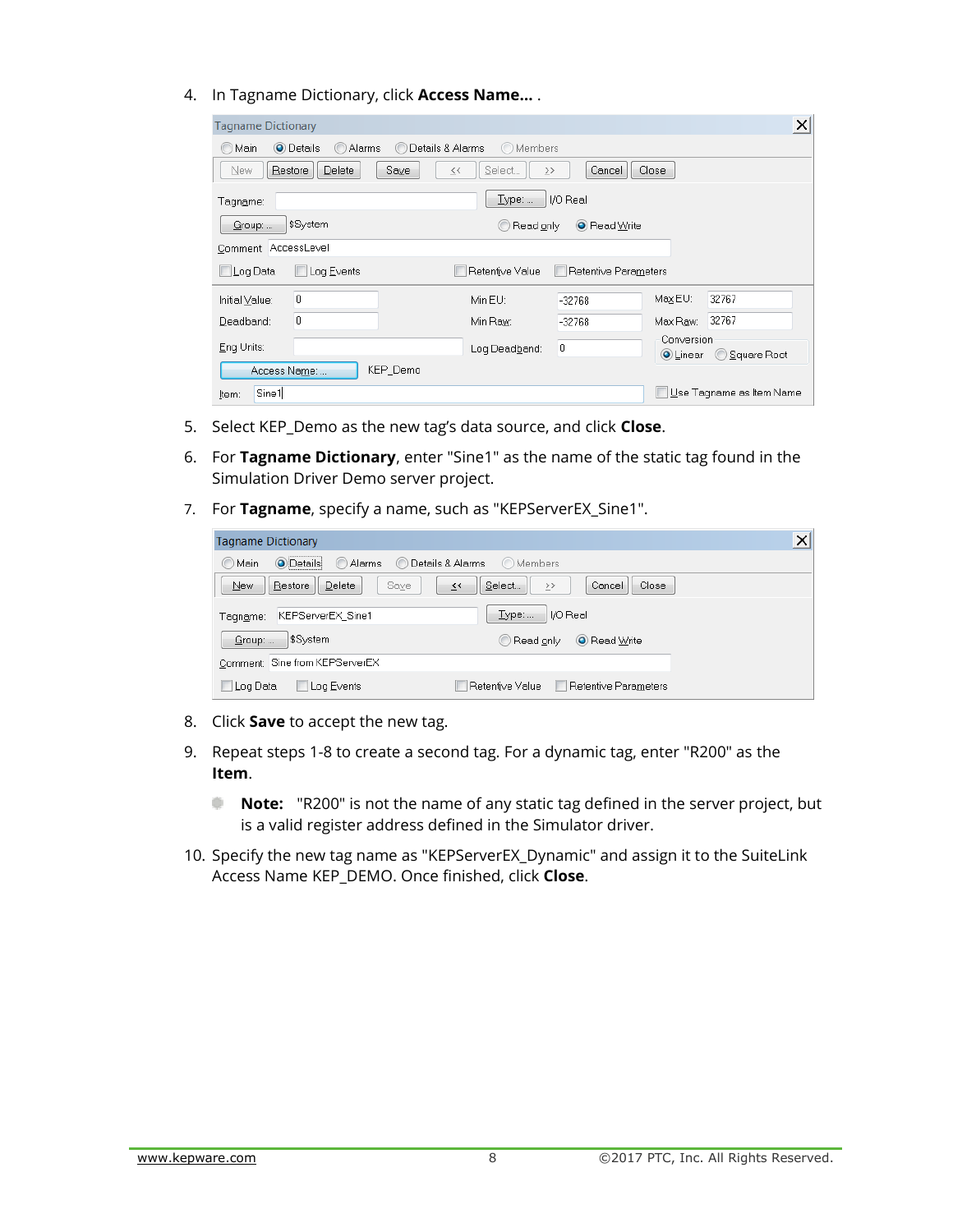| $\times$<br><b>Tagname Dictionary</b>                                      |                                               |                      |          |       |  |  |  |
|----------------------------------------------------------------------------|-----------------------------------------------|----------------------|----------|-------|--|--|--|
| Details & Alarms<br>O Members<br>O Details<br>$\subset$<br>Alarms<br>Main  |                                               |                      |          |       |  |  |  |
| Saye<br>Delete<br>Restore<br>New                                           | Select<br>$\overline{\zeta}\,\zeta$<br>$\geq$ | Cancel               | Close    |       |  |  |  |
| I/O Real<br>Type:<br>KEPServerEX Dynamic<br>Taqn <u>a</u> me:              |                                               |                      |          |       |  |  |  |
| \$System<br>Group:                                                         | Read only<br>$\circ$                          | O Read Write         |          |       |  |  |  |
| Dynamic tag from KEPServerEX<br>Comment:                                   |                                               |                      |          |       |  |  |  |
| Log Data<br>Log Events                                                     | Retentive Value                               | Retentive Parameters |          |       |  |  |  |
| 0<br>Initial Value:                                                        | Min EU:                                       | $-32768$             | Max EU:  | 32767 |  |  |  |
| 0<br>Deadband:                                                             | Min Raw:                                      | $-32768$             | Max Raw: | 32767 |  |  |  |
| Conversion<br>0<br>Eng Units:<br>Log Deadband:<br>Square Root<br>(● Linear |                                               |                      |          |       |  |  |  |
| KEP_Demo<br>Access Name:                                                   |                                               |                      |          |       |  |  |  |
| Use Tagname as Item Name<br>R <sub>200</sub><br>Item:                      |                                               |                      |          |       |  |  |  |

#### <span id="page-10-0"></span>3.4 Creating a Window for Displaying the Device Values

- 1. In WindowMaker, select **File** | **New Window**.
- 2. Assign a name to the window.

| <b>Window Properties</b>                                                                              |                                                                  | x                   |
|-------------------------------------------------------------------------------------------------------|------------------------------------------------------------------|---------------------|
| KEPServerEX SuiteLink Demo<br>Name:<br>Comment:                                                       | Window Color:                                                    | <b>OK</b><br>Cancel |
| Window Type<br><b>O</b> Replace<br>Overlay<br>Popup                                                   | Dimensions<br>4<br>X Location:                                   | Scripts             |
| Frame Style<br>$\odot$ Single<br>None<br>Double<br>Size Controls V Close Button<br><b>√</b> Title Bar | 4<br>Y Location:<br>632<br>Window Width:<br>278<br>Window Height |                     |
|                                                                                                       |                                                                  |                     |

3. Verify or change the other settings as needed, then click **OK**. A new blank window should appear in the WindowMaker work area.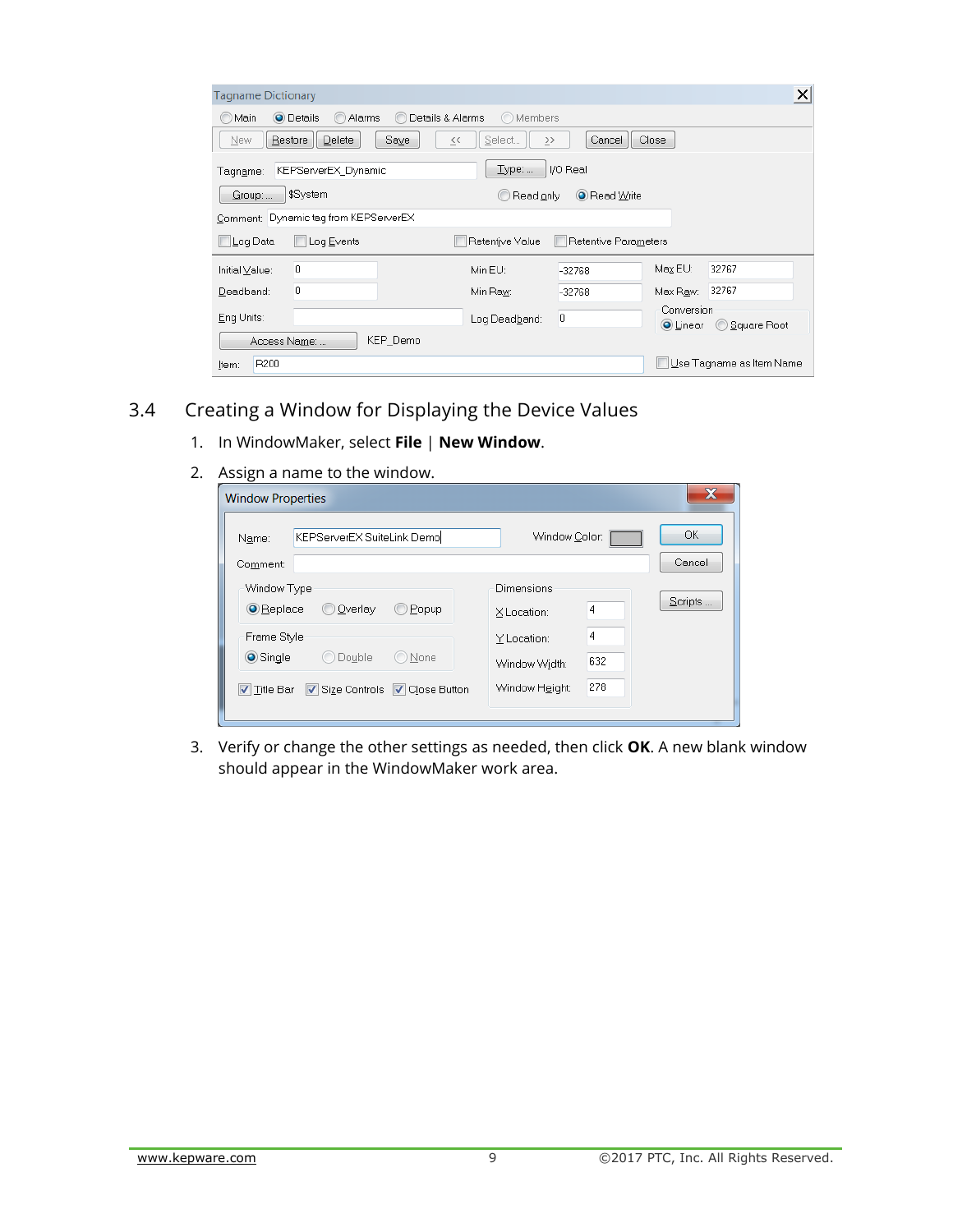|                                                                                                                              | $\qquad \qquad \blacksquare$<br>T2 InTouch - WindowMaker - C:\USERS\PUBLIC\WONDERWARE\INTOUCH APPLICATIONS\TUTORIAL |         |
|------------------------------------------------------------------------------------------------------------------------------|---------------------------------------------------------------------------------------------------------------------|---------|
|                                                                                                                              | File Edit View Arrange Text Line Special Windows Help                                                               | Runtime |
| D & B & B & B & B & B & B<br>m                                                                                               |                                                                                                                     |         |
| $I \perp \perp$ A $\parallel \equiv \equiv \parallel \parallel \triangle \triangle \perp \parallel \parallel \triangle$<br>в |                                                                                                                     |         |
| <b>Im Classic View</b><br>×                                                                                                  | $\infty$<br><b>E: KEPServerEX SuiteLink Demo</b>                                                                    |         |
| <b>Windows</b>                                                                                                               |                                                                                                                     | Ξ       |
| <b>KEPServerEX SuiteLink De</b>                                                                                              |                                                                                                                     |         |
|                                                                                                                              |                                                                                                                     |         |
|                                                                                                                              |                                                                                                                     |         |
| $\mathbb{H}$<br>Þ                                                                                                            |                                                                                                                     |         |
| <b>Scripts</b>                                                                                                               |                                                                                                                     | ╫       |
| <b>Application</b><br>▲                                                                                                      |                                                                                                                     | 4       |
| <b>E</b> Key                                                                                                                 |                                                                                                                     |         |
| Ξ<br><b>Condition</b>                                                                                                        |                                                                                                                     | σ       |
| Data Change                                                                                                                  |                                                                                                                     | т       |
| ▼                                                                                                                            |                                                                                                                     |         |
| <b>Tools</b>                                                                                                                 |                                                                                                                     | $\sim$  |
| <b>E</b> <i>L</i> Configure                                                                                                  |                                                                                                                     | 図       |
| Tagname Dictionary<br>Ξ                                                                                                      |                                                                                                                     | 网       |
| Cross Reference                                                                                                              |                                                                                                                     |         |
| <b>Informal TemplateMaker</b><br>$\overline{\phantom{a}}$                                                                    | <b>III</b><br>$\blacktriangleleft$                                                                                  |         |
| ■■□□■■                                                                                                                       | iB.S. Si proposición de la Alia XX XX Alia Alia jQ Q D Q B Q 100 X                                                  |         |
| Ready                                                                                                                        | W, H<br>CAP NUM SCRL :<br><b>X.Y 560</b><br>230                                                                     |         |

#### <span id="page-11-0"></span>3.5 Adding and Animating a Text Object

To add a text object to display the value of one of the defined tags, follow the instructions below.

1. In WindowMaker, click the **Text** icon.

- 2. Click the new window and enter "#.##" to create a data display object.
- **Tip:** By writing "#.##", two decimals will be displayed in Runtime.

| <b>E KEPServerEX SuiteLink Demo</b> | X |
|-------------------------------------|---|
|                                     |   |
|                                     |   |
|                                     |   |
|                                     |   |
|                                     |   |
|                                     |   |
|                                     |   |
|                                     |   |
|                                     |   |
|                                     |   |
|                                     |   |
|                                     |   |
|                                     |   |
|                                     |   |
|                                     |   |
|                                     |   |
|                                     |   |
|                                     |   |
|                                     |   |
|                                     |   |
|                                     |   |
|                                     |   |
|                                     |   |
|                                     |   |

- 3. To add an animation link, double-click the new text object.
- 4. In Value Display, enable **Analog** User Inputs.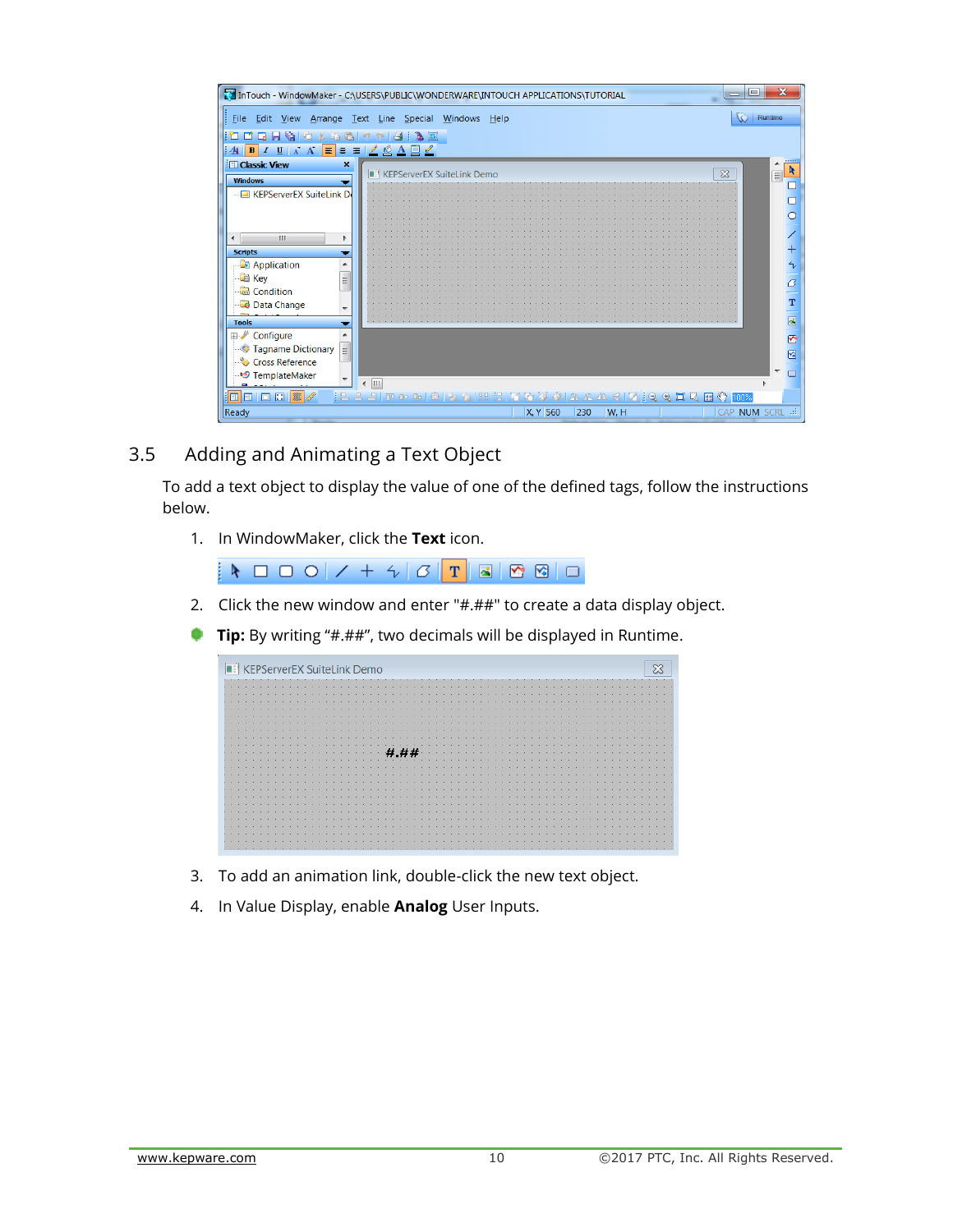| Touch Links              | Line Color      | Fill Color                        | <b>Text Color</b> |
|--------------------------|-----------------|-----------------------------------|-------------------|
| User Inputs              | <b>Discrete</b> | <b>Discrete</b>                   | <b>Discrete</b>   |
| <b>Discrete</b>          | Analog          | Analog                            | Analog            |
| Analog                   | Discrete Alarm  | Discrete Alarm                    | Discrete Alarm    |
| String                   | Analog Alarm    | Analog Alarm                      | Analog Alarm      |
| Sliders                  | Object Size     | Location                          | Percent Fill      |
| Vertical                 | Height          | Vertical                          | Vertical          |
| Horizontal               | Width           | Horizontal                        | Horizontal        |
| <b>Touch Pushbuttons</b> | Miscellaneous   | Value Display                     |                   |
| Discrete Value           | Visibility      | Г<br><b>Discrete</b>              |                   |
| Action                   | <b>Blink</b>    | $\overline{\mathsf{v}}$<br>Analog |                   |
| Show Window              | Orientation     | String                            |                   |
| Hide Window              | <b>Disable</b>  |                                   |                   |
|                          | Tooltip         |                                   |                   |

5. For the Expression field, enter the name of one of the tags created earlier. Once finished, click **OK**.

|                    |            | Output -> Analog Expression                                                  |        |
|--------------------|------------|------------------------------------------------------------------------------|--------|
| Expression:        |            |                                                                              | OK     |
| KEPServerEX_Sine1  |            |                                                                              | Cancel |
| Formatting         |            |                                                                              | Clear  |
| <b>Text String</b> | Precision: | $\triangle$<br>$\theta$<br>$\overline{\mathbf{v}}$                           |        |
| Fixed Width        | Bits From: | 0<br>$\frac{\triangle}{\tau}$<br>$\frac{\triangle}{\mathbf{v}}$<br>31<br>To: |        |

6. Create a new text object in the window to show a static text with the name of the tag.

| <b>E KEPServerEX SuiteLink Demo</b> |  |  |  |  |  |  |              |  |  |  |  |  |  |  |  |  |  |  |  |  |  |  |  |  |  |  | X |  |
|-------------------------------------|--|--|--|--|--|--|--------------|--|--|--|--|--|--|--|--|--|--|--|--|--|--|--|--|--|--|--|---|--|
|                                     |  |  |  |  |  |  |              |  |  |  |  |  |  |  |  |  |  |  |  |  |  |  |  |  |  |  |   |  |
|                                     |  |  |  |  |  |  |              |  |  |  |  |  |  |  |  |  |  |  |  |  |  |  |  |  |  |  |   |  |
|                                     |  |  |  |  |  |  |              |  |  |  |  |  |  |  |  |  |  |  |  |  |  |  |  |  |  |  |   |  |
|                                     |  |  |  |  |  |  |              |  |  |  |  |  |  |  |  |  |  |  |  |  |  |  |  |  |  |  |   |  |
|                                     |  |  |  |  |  |  |              |  |  |  |  |  |  |  |  |  |  |  |  |  |  |  |  |  |  |  |   |  |
|                                     |  |  |  |  |  |  |              |  |  |  |  |  |  |  |  |  |  |  |  |  |  |  |  |  |  |  |   |  |
|                                     |  |  |  |  |  |  |              |  |  |  |  |  |  |  |  |  |  |  |  |  |  |  |  |  |  |  |   |  |
|                                     |  |  |  |  |  |  |              |  |  |  |  |  |  |  |  |  |  |  |  |  |  |  |  |  |  |  |   |  |
|                                     |  |  |  |  |  |  |              |  |  |  |  |  |  |  |  |  |  |  |  |  |  |  |  |  |  |  |   |  |
|                                     |  |  |  |  |  |  |              |  |  |  |  |  |  |  |  |  |  |  |  |  |  |  |  |  |  |  |   |  |
|                                     |  |  |  |  |  |  | Sine1: $# #$ |  |  |  |  |  |  |  |  |  |  |  |  |  |  |  |  |  |  |  |   |  |
|                                     |  |  |  |  |  |  |              |  |  |  |  |  |  |  |  |  |  |  |  |  |  |  |  |  |  |  |   |  |
|                                     |  |  |  |  |  |  |              |  |  |  |  |  |  |  |  |  |  |  |  |  |  |  |  |  |  |  |   |  |
|                                     |  |  |  |  |  |  |              |  |  |  |  |  |  |  |  |  |  |  |  |  |  |  |  |  |  |  |   |  |
|                                     |  |  |  |  |  |  |              |  |  |  |  |  |  |  |  |  |  |  |  |  |  |  |  |  |  |  |   |  |
|                                     |  |  |  |  |  |  |              |  |  |  |  |  |  |  |  |  |  |  |  |  |  |  |  |  |  |  |   |  |
|                                     |  |  |  |  |  |  |              |  |  |  |  |  |  |  |  |  |  |  |  |  |  |  |  |  |  |  |   |  |
|                                     |  |  |  |  |  |  |              |  |  |  |  |  |  |  |  |  |  |  |  |  |  |  |  |  |  |  |   |  |
|                                     |  |  |  |  |  |  |              |  |  |  |  |  |  |  |  |  |  |  |  |  |  |  |  |  |  |  |   |  |
|                                     |  |  |  |  |  |  |              |  |  |  |  |  |  |  |  |  |  |  |  |  |  |  |  |  |  |  |   |  |
|                                     |  |  |  |  |  |  |              |  |  |  |  |  |  |  |  |  |  |  |  |  |  |  |  |  |  |  |   |  |
|                                     |  |  |  |  |  |  |              |  |  |  |  |  |  |  |  |  |  |  |  |  |  |  |  |  |  |  |   |  |
|                                     |  |  |  |  |  |  |              |  |  |  |  |  |  |  |  |  |  |  |  |  |  |  |  |  |  |  |   |  |
|                                     |  |  |  |  |  |  |              |  |  |  |  |  |  |  |  |  |  |  |  |  |  |  |  |  |  |  |   |  |
|                                     |  |  |  |  |  |  |              |  |  |  |  |  |  |  |  |  |  |  |  |  |  |  |  |  |  |  |   |  |

7. Repeat steps 1-6 to create text objects to display the value of the other tag.

|  |  |  |  | <b>EPServerEX SuiteLink Demo</b> |  |  |  |  |  |                        |  |  |  |  |  |  |  |  |  |  |  |  |  |  |  | $\overline{\mathbb{X}}$ |  |
|--|--|--|--|----------------------------------|--|--|--|--|--|------------------------|--|--|--|--|--|--|--|--|--|--|--|--|--|--|--|-------------------------|--|
|  |  |  |  |                                  |  |  |  |  |  |                        |  |  |  |  |  |  |  |  |  |  |  |  |  |  |  |                         |  |
|  |  |  |  |                                  |  |  |  |  |  |                        |  |  |  |  |  |  |  |  |  |  |  |  |  |  |  |                         |  |
|  |  |  |  |                                  |  |  |  |  |  |                        |  |  |  |  |  |  |  |  |  |  |  |  |  |  |  |                         |  |
|  |  |  |  |                                  |  |  |  |  |  |                        |  |  |  |  |  |  |  |  |  |  |  |  |  |  |  |                         |  |
|  |  |  |  |                                  |  |  |  |  |  |                        |  |  |  |  |  |  |  |  |  |  |  |  |  |  |  |                         |  |
|  |  |  |  |                                  |  |  |  |  |  |                        |  |  |  |  |  |  |  |  |  |  |  |  |  |  |  |                         |  |
|  |  |  |  |                                  |  |  |  |  |  |                        |  |  |  |  |  |  |  |  |  |  |  |  |  |  |  |                         |  |
|  |  |  |  |                                  |  |  |  |  |  |                        |  |  |  |  |  |  |  |  |  |  |  |  |  |  |  |                         |  |
|  |  |  |  |                                  |  |  |  |  |  |                        |  |  |  |  |  |  |  |  |  |  |  |  |  |  |  |                         |  |
|  |  |  |  |                                  |  |  |  |  |  | Sine1: #.##            |  |  |  |  |  |  |  |  |  |  |  |  |  |  |  |                         |  |
|  |  |  |  |                                  |  |  |  |  |  |                        |  |  |  |  |  |  |  |  |  |  |  |  |  |  |  |                         |  |
|  |  |  |  |                                  |  |  |  |  |  |                        |  |  |  |  |  |  |  |  |  |  |  |  |  |  |  |                         |  |
|  |  |  |  |                                  |  |  |  |  |  |                        |  |  |  |  |  |  |  |  |  |  |  |  |  |  |  |                         |  |
|  |  |  |  |                                  |  |  |  |  |  | Dynamic: $\#$ . $\#$ # |  |  |  |  |  |  |  |  |  |  |  |  |  |  |  |                         |  |
|  |  |  |  |                                  |  |  |  |  |  |                        |  |  |  |  |  |  |  |  |  |  |  |  |  |  |  |                         |  |
|  |  |  |  |                                  |  |  |  |  |  |                        |  |  |  |  |  |  |  |  |  |  |  |  |  |  |  |                         |  |
|  |  |  |  |                                  |  |  |  |  |  |                        |  |  |  |  |  |  |  |  |  |  |  |  |  |  |  |                         |  |
|  |  |  |  |                                  |  |  |  |  |  |                        |  |  |  |  |  |  |  |  |  |  |  |  |  |  |  |                         |  |
|  |  |  |  |                                  |  |  |  |  |  |                        |  |  |  |  |  |  |  |  |  |  |  |  |  |  |  |                         |  |
|  |  |  |  |                                  |  |  |  |  |  |                        |  |  |  |  |  |  |  |  |  |  |  |  |  |  |  |                         |  |
|  |  |  |  |                                  |  |  |  |  |  |                        |  |  |  |  |  |  |  |  |  |  |  |  |  |  |  |                         |  |
|  |  |  |  |                                  |  |  |  |  |  |                        |  |  |  |  |  |  |  |  |  |  |  |  |  |  |  |                         |  |
|  |  |  |  |                                  |  |  |  |  |  |                        |  |  |  |  |  |  |  |  |  |  |  |  |  |  |  |                         |  |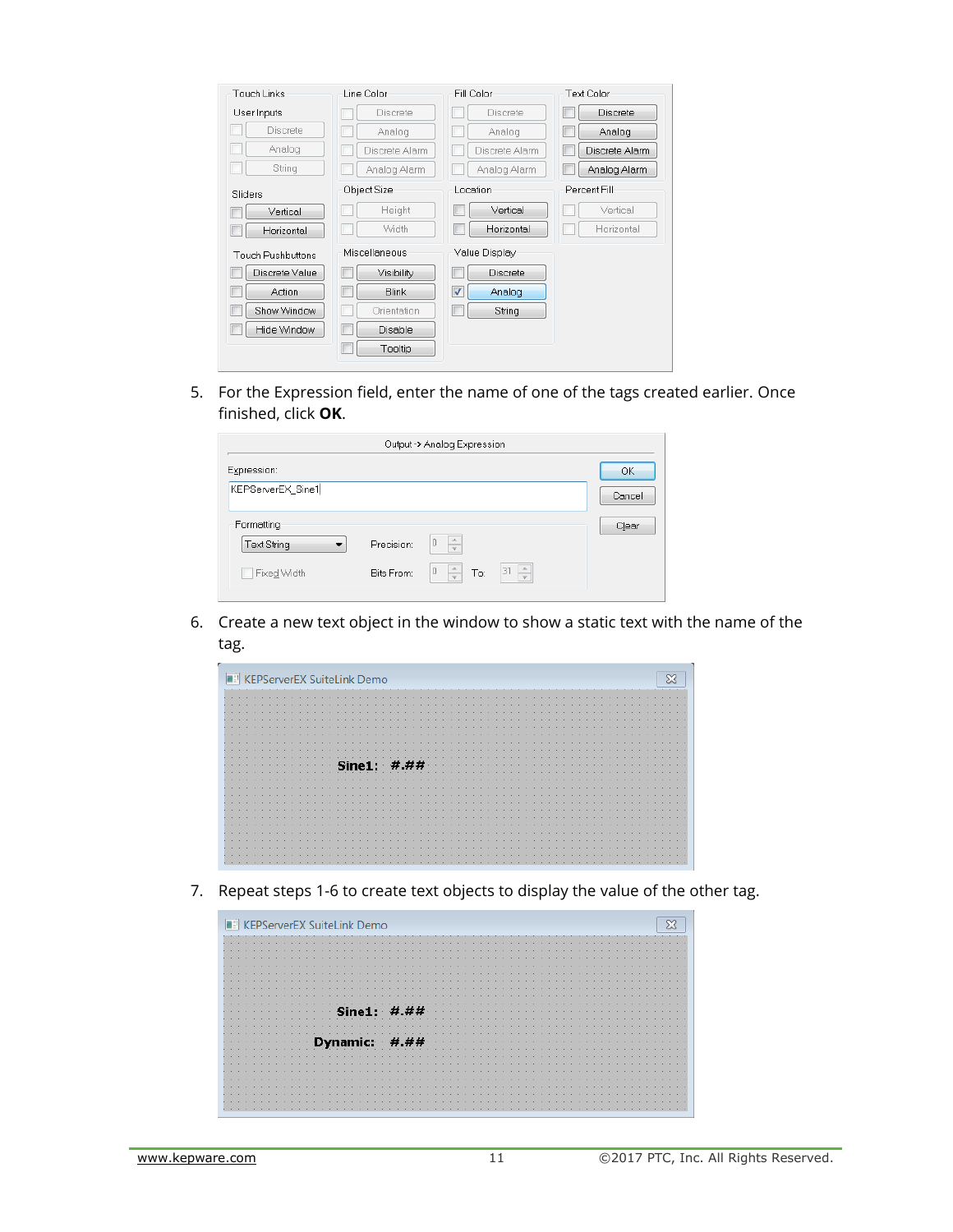## <span id="page-13-0"></span>**4. Viewing Active Data**

To view the active data, access the Runtime in WindowMaker (top right corner). This displays the sine and the ramping data in WindowViewer. If no data is displayed, verify the configuration is correct according to the steps in this guide.

<span id="page-13-1"></span>

| InTouch - WindowViewer - C:\USERS\PUBLIC\WONDERWARE\INTOUCH APPLICATI | $\boldsymbol{\Sigma}$<br>e |
|-----------------------------------------------------------------------|----------------------------|
| Eile Logic Special                                                    | Development!               |
| <b>E:</b> KEPServerEX SuiteLink Demo                                  | $\infty$                   |
| Sine1: -37.24<br><b>Dynamic:</b><br>1066.00                           |                            |